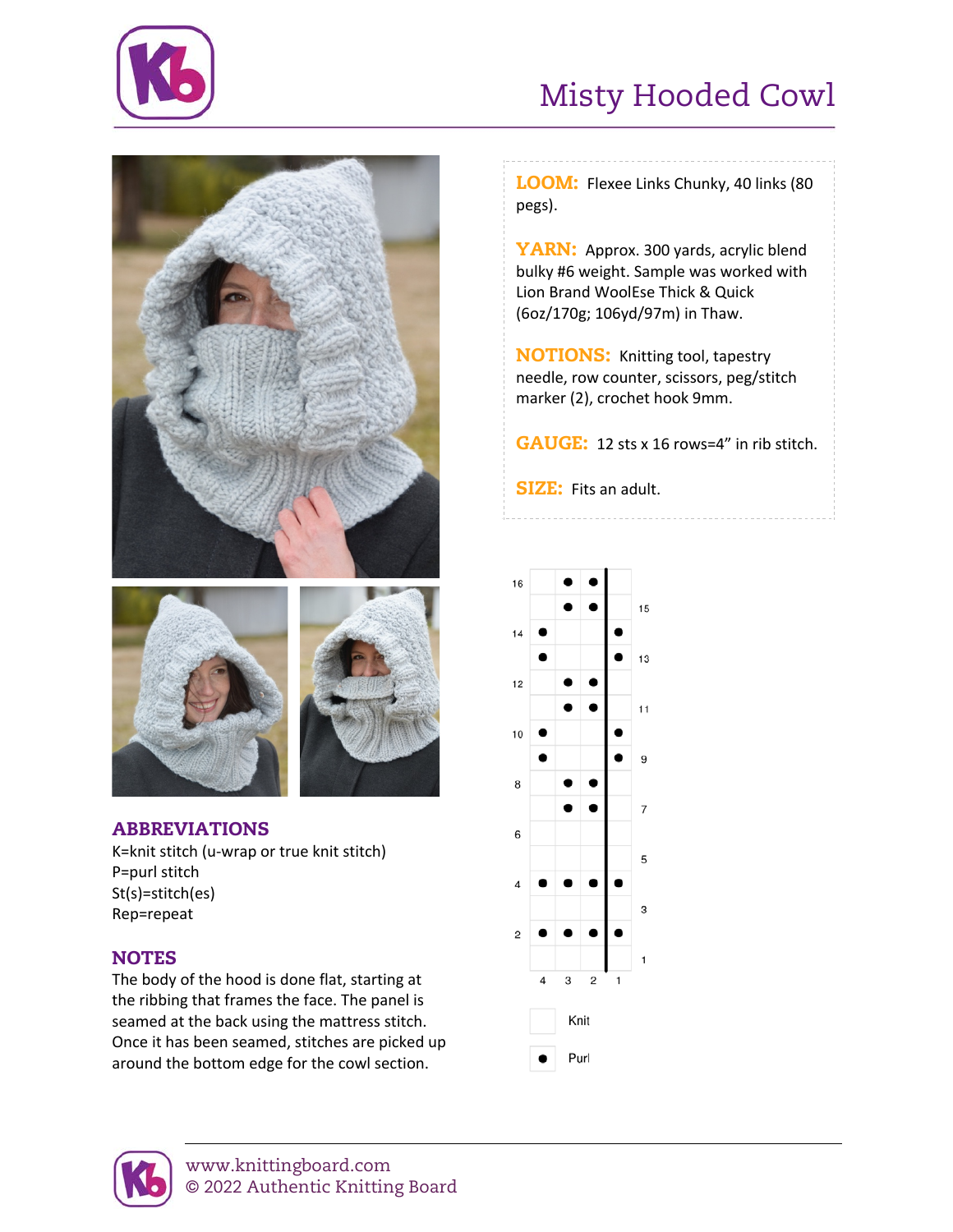

# Misty Hooded Cowl

### INSTRUCTIONS

Connect 33 Flexee Links Chunky, prepare to knit a flat panel (recommend to alternate the link colors to visually assist with the ribbing stitch pattern).

Cast on from left to right, 66 sts.

**Row 1-11:** \*k2, p2; rep from \* to last 2 sts, k2.

**Row 12:** k to the end.

**Row 13-22:** \*k2, p2; rep from \* to last 2 sts, k2.

**Row 23:** k to last 2 sts, k2tog. (65 sts remain)

Place a stitch marker on peg 3, and a stitch marker on peg 63. Stitch pattern (from chart above) takes place over the center stitches (from marker to marker). The first 2 stitches and last 2 stitches are edge stitches, always worked as Knit stitches. *(Row 1 of chart)*



**Row 24:** k2, p to last 2 sts, k2. *(Row 2 of chart)*

**Row 25:** k to the end. *(Row 3 of chart)*

**Row 26:** k2, p to last 2 sts, k2. *(Row 4 of chart)*

**Row 27:** k to the end. *(Row 5 of chart)*

**Row 28:** k to the end. *(Row 6 of chart)*

**Row 29:** k2, k1, \*p2, k1; rep from \* to marker, k2. *(Row 7 of chart)*

**Row 30:** k2, k1, \*p2, k1; rep from \* to marker, k2. *(Row 8 of chart)*

**Row 31:** k2, p1, \*k2, p1; rep from \* to marker, k2. *(Row 9 of chart)*

**Row 32:** k2, p1, \*k2, p1; rep from \* to marker, k2. *(Row 10 of chart)*

**Row 33:** k2, k1, \*p2, k1; rep from \* to marker, k2. *(Row 11 of chart)*

**Row 34:** k2, k1, \*p2, k1; rep from \* to marker, k2. *(Row 12 of chart)*

**Row 35:** k2, p1, \*k2, p1; rep from \* to marker, k2. *(Row 13 of chart)*

**Row 36:** k2, p1, \*k2, p1; rep from \* to marker, k2. *(Row 14 of chart)*

**Row 37:** k2, k1, \*p2, k1; rep from \* to marker, k2. *(Row 15 of chart)*

**Row 38:** k2, k1, \*p2, k1; rep from \* to marker, k2. *(Row 16 of chart)*

**Row 39:** k to the end (*Row 1 of chart*).

**Rows 40-54:** Rep Rows 24-38.

**Row 55:** k to end.

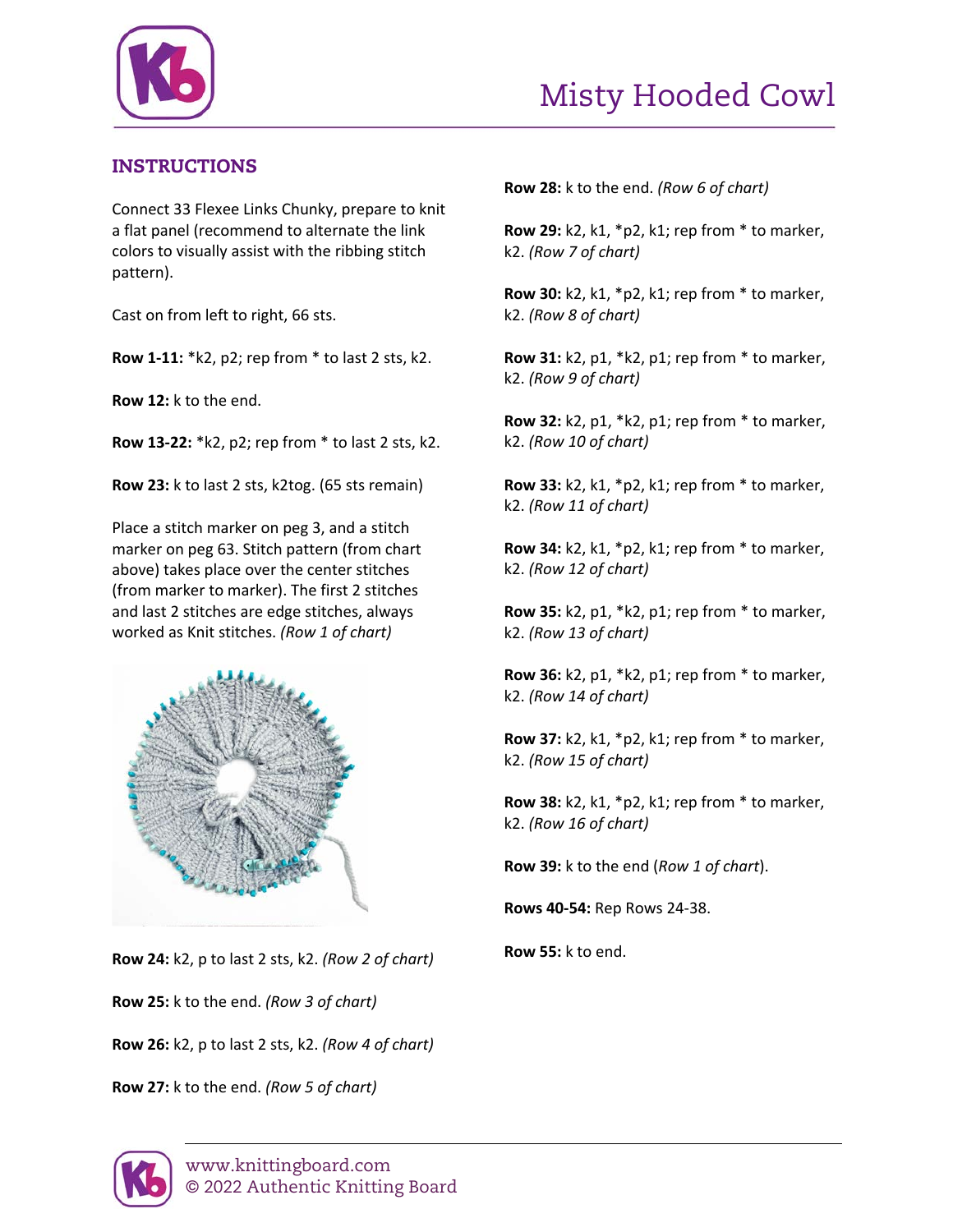



**Row 56:** k2, p to last 2 sts, k2.

**Rows 57-78 (or as many as desired for the depth of the hood):** Rep Rows 55-56.

Bind off with basic bind-off method. Block lightly.

Using the mattress stitch, seam the back of the hood close.



#### **FACE COVERING OPTION**

Over 18 stitches. On the last row of the Face Covering, you will have 80 pegs (40 links).

Cast on 18 stitches, prepare to work a flat panel.

**Row 1:** k4, \*k2, p2; rep from \* to last 6 sts, k6.

**Row 2:** p4, \*k2, p2; rep from \* to last 6 sts, k2, p4.

**Repeat Rows 1 and Row 2:** until you reach row 24.

**Next row:** Bind off 4 sts at the beginning of the row, k to the end of the row.

**Next row:** Bind off 4 sts at the beginning of the row, k10. Using a crochet hook, pick up 70 stitches from the bottom of the hood (note: this number may vary if the depth of the hood was altered). When picking up the stitches, ensure to fold down the edge of the ribbing together, and pick up both ribbing sections together (it eliminates extra seaming if you pick up the stitches through both panels).

From this point forward, work in the round.

**Round 1-25:** \*k2, p2; rep from \* to the end of round.

Weave in all ends.

Bind off with basic removal method. Block lightly.

*Add buttons (for face covering):*

On the inside of the hood, approximately 4 inches from the chin opening, sew a small button to the right approximately 4" from the chin opening. Repeat on the left side.